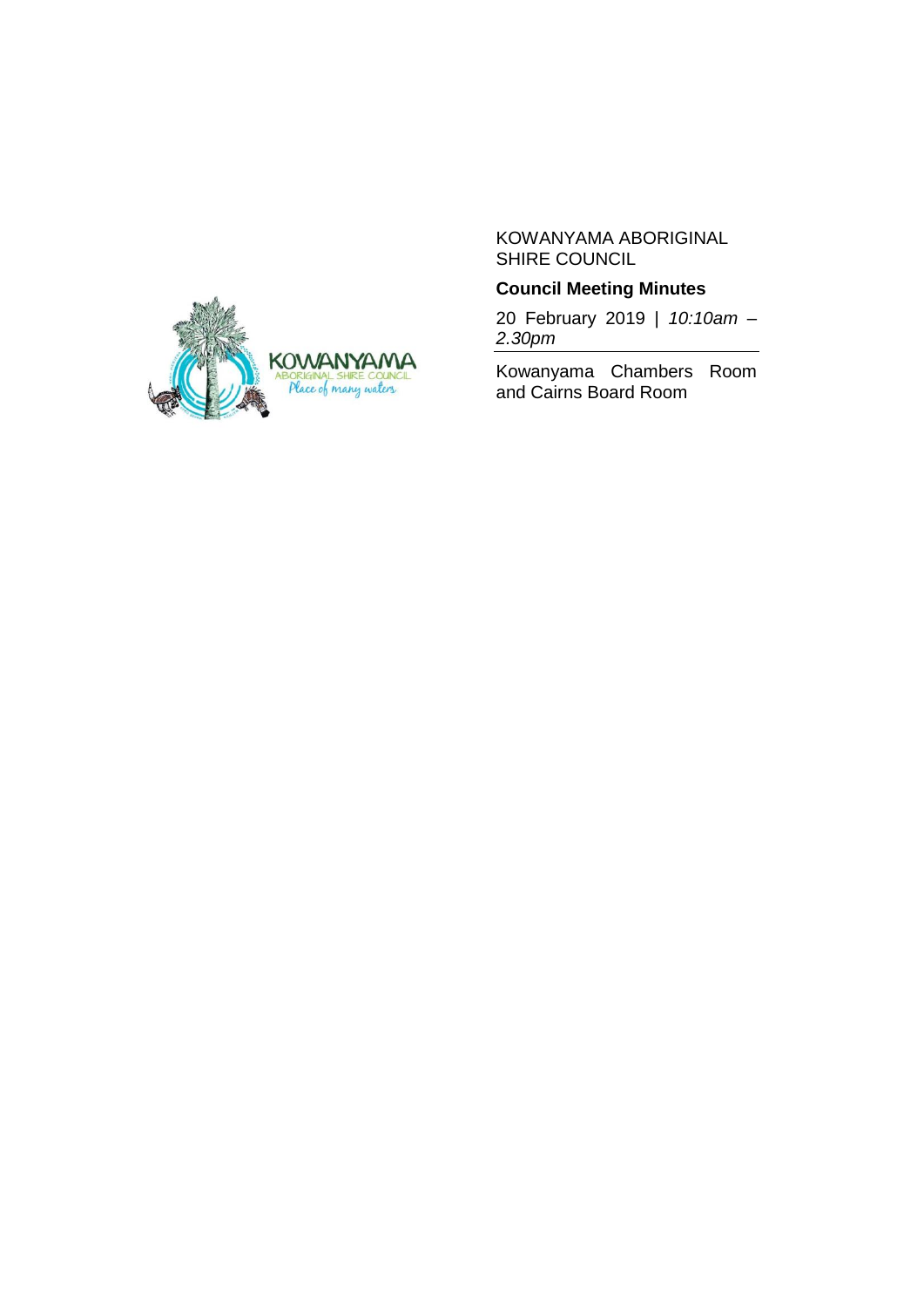# **Present:**

**Councillors** Mayor Michael Yam (Chair) Cr Aaron Teddy Cr Wendy Wust Cr John Fry Deputy Mayor Territa Dick

# **Executive**

Katherine Wiggins *A/CEO and Executive Manager Governance and Operations (EMGO)* Caroline Smith *Acting Executive Manager Human Resources (EMHR)* Nicola Strutt *Acting Executive Manager Finance (EMF)*

# **Apologies**

Tom Corrie *Executive Manager Infrastructure, Works and Projects (EMIWP)* Michelle Vick *Executive Manager Community Services (EMCS) Chris Delaney Executive Manager Human Resources (EMHR)*

# **1) Welcome & Apologies**

The Mayor welcomed Councillors to the meeting.

# **2) Updates to Councillor Register of Interest or Related Parties**

Nil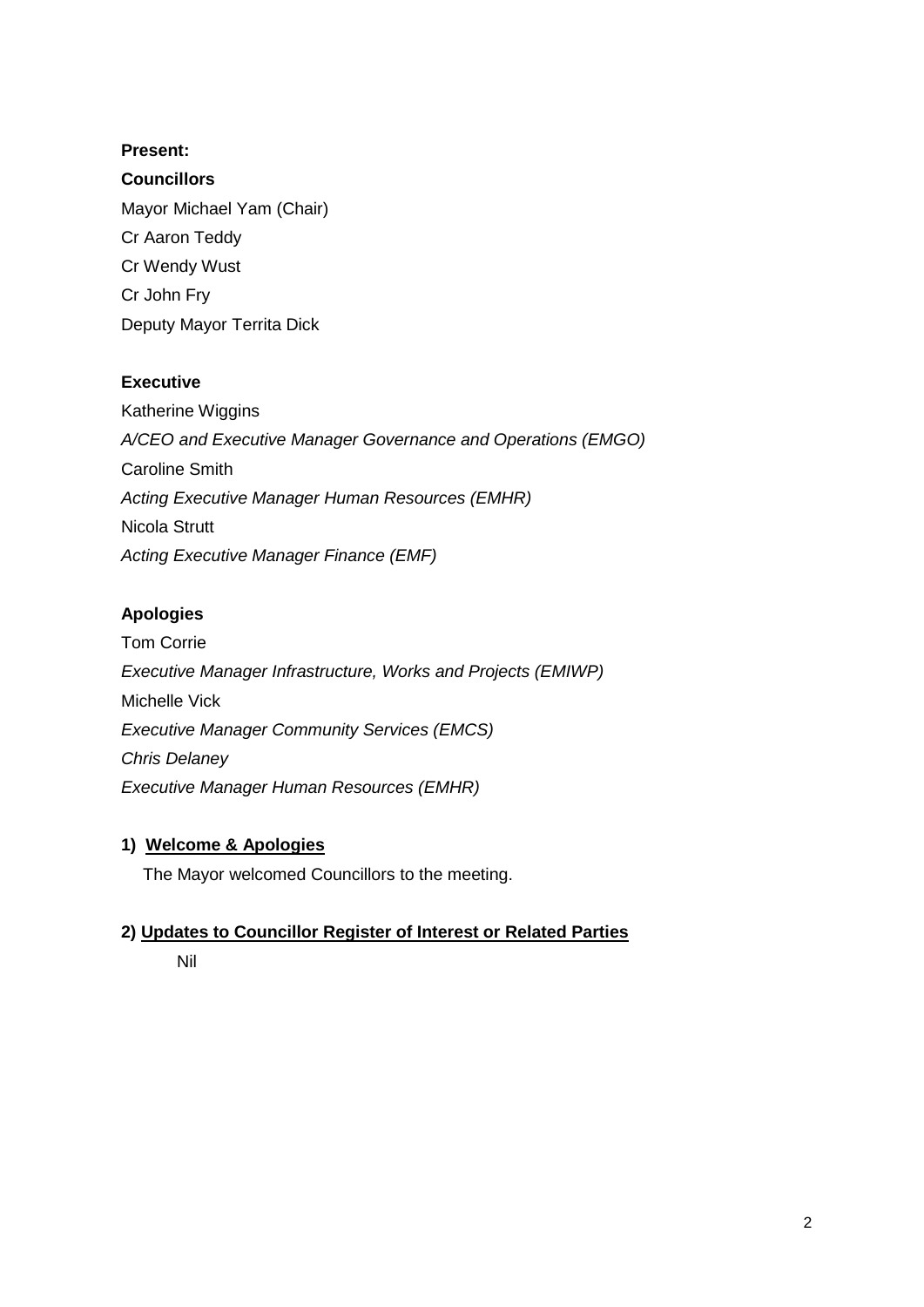# **3) Minutes from Previous Council Meetings**

| <b>RESOLUTION - Minutes</b>                                                                                                                 | <b>Moved Cr Fry</b>                     |
|---------------------------------------------------------------------------------------------------------------------------------------------|-----------------------------------------|
| <b>Minutes for January 2019 Council Meeting</b>                                                                                             | <b>Seconded Cr Wust</b>                 |
| That the minutes of the January 2019 Council<br>meeting be adopted as true and accurate with<br>changes to be made regarding the apologies. | <b>MOTION CARRIED,</b><br>All in favour |

## **Action Item**

Office of the CEO to draft correspondence to Minister De Brenni regarding the need for air conditioning in social housing

# **4) Action Items from Council Meeting**

Nil updates

# **5) Departmental Updates**

### **a) CEO Update**

Ms Wiggins, A/CEO summarised the monthly report for CEO and EMGO portfolios. The full report is attached at end of minutes:

#### **Leases**

In progress:

- Blue Café awaiting details of repairs required. A further report is tabled for today to discuss waiving of rent during period of closure. A grant has been submitted for an upgrade.
- Canteen draft with Sports and Recreations Association for approval. Grant has also been identified for upgrade. A grant has been submitted for an upgrade.
- Apunipima draft with Apunipima for approval. Electricity issue has been identified. Working with Electrician and A/EMIWP to resolve.

#### Cattle Company

Council has developed a Terms of Reference for a steering committee to expedite a decision in regards to the cattle company. The Terms of Reference have now been approved and further meetings will be held in the coming weeks to seek the views of community.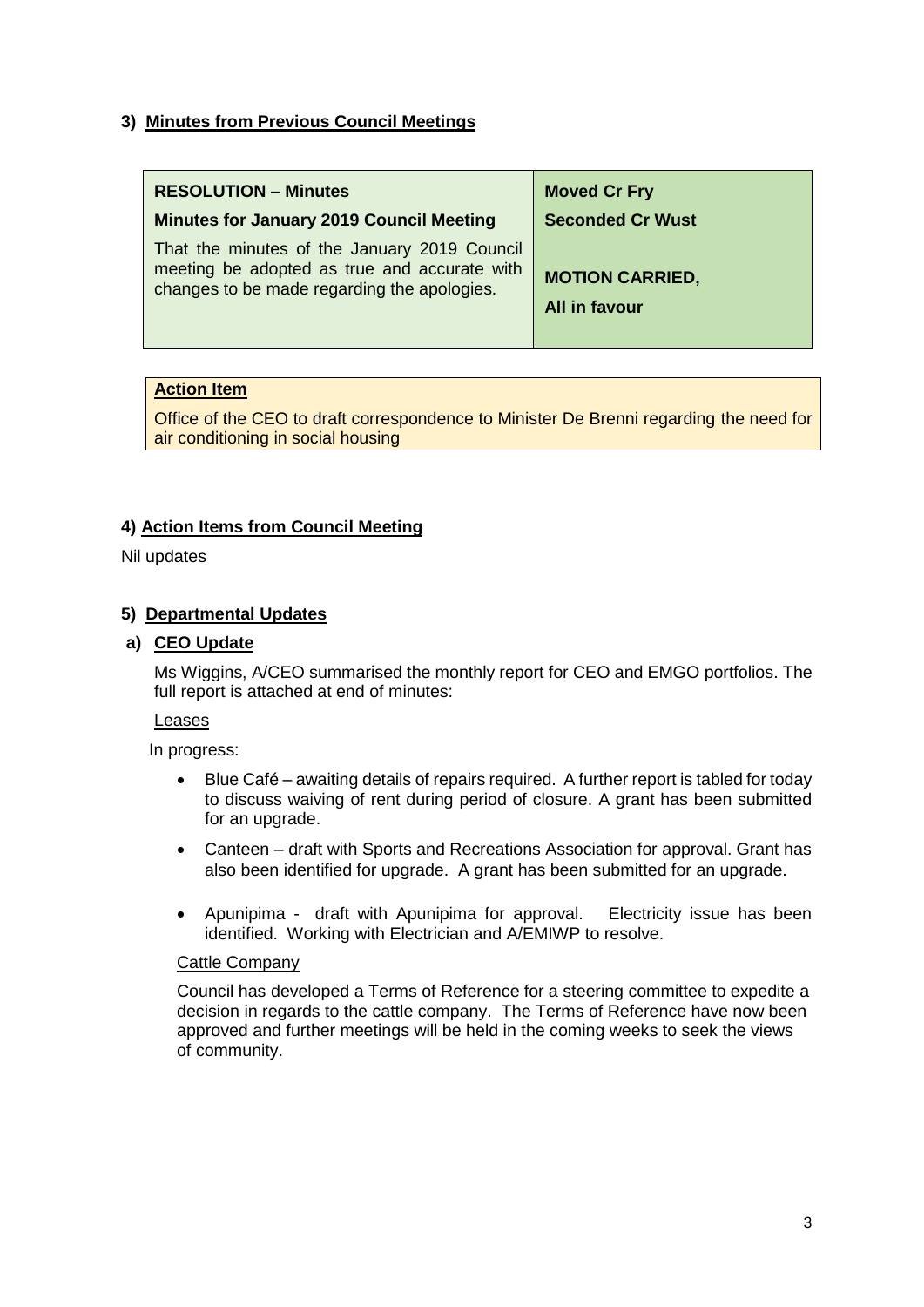### Advocacy

A/CEO and Damien Walker, Government Champion, held a teleconference in early February to discuss key priorities at council. The Alcohol Management Plan, and the need for a robust review in to its effectiveness, was discussed. Mr Walker is planning to visit community on 10 April 2019 to discuss further.

### Justice Group

Mayor Yam, A/CEO Katherine Wiggins, Kevin Bell Manager Sport & Recreation & Community Engagement and William Blanco Family Engagement Officer, attended a justice group meeting on 6 February. It was agreed at that meeting that the group would seek support from the Police and the courts to develop a community based sentencing program for young people, for activities such as Men's and Women's Group, traditional arts and crafts, music etc. This initiative is consistent with a new method of sentencing for young people that aims to divert funding from prisons to community based strategies with better results in reducing reoffending. A/CEO Katherine Wiggins is assisting the Justice Group in preparing correspondence to the police to consider this new approach.

# Joint Operations Meeting (JOM)

A/Chief Executive Officer, and Executive Manager Infrastructure Works and Projects meet with housing stakeholders at the Joint Operations Meeting on Tuesday 12 February 2018.

It was stated at that meeting that Kowanyama is tracking quite poorly in terms of our job cards with some job cards being more than two years old. Infrastructure, Works and Projects will be working more closely on this in the coming weeks to reduce the number of aged job cards. It was agreed that during this time the JOM will meet each month to support council to implement efficiencies.

#### Executive Team update

An Executive Team meeting was held on Wednesday 13 February 2018. The following matters were discussed at the meeting:

- Remind team members about Organisational Structure and that, if Executive Managers need assistance from team members that our outside their department, they initially seek approval from the Executive Manager that the team members reports to.
- A new Performance Review and Salary review methodology was agreed. This methodology will be used when calculating future employees pay increases to ensure there is a fair and consistent approach.
- A new "Rescue policy" was discussed. Michelle Vick, EMCS will further develop and present to the March Council 2019 meeting. The policy will detail the differences between "Emergency Rescues" and "Recoveries" and what council can and cannot do
- It was agreed that the Executive Managers should be approving expenditure in their budgets rather than all expenses being approved by Finance. A/CEO and Finance will provide training to the Executive Managers and Line Managers to ensure they are able to navigate the Synergy financial system.
- A/CEO raised the urgent need for some building inspections to be undertaken to ensure safety of staff and tenants. Executive Manager Infrastructure works and Projects to lead.
- Animal Management it was raised that council endorsed an Animal Management Plan in early 2018 which provided for a strategy to support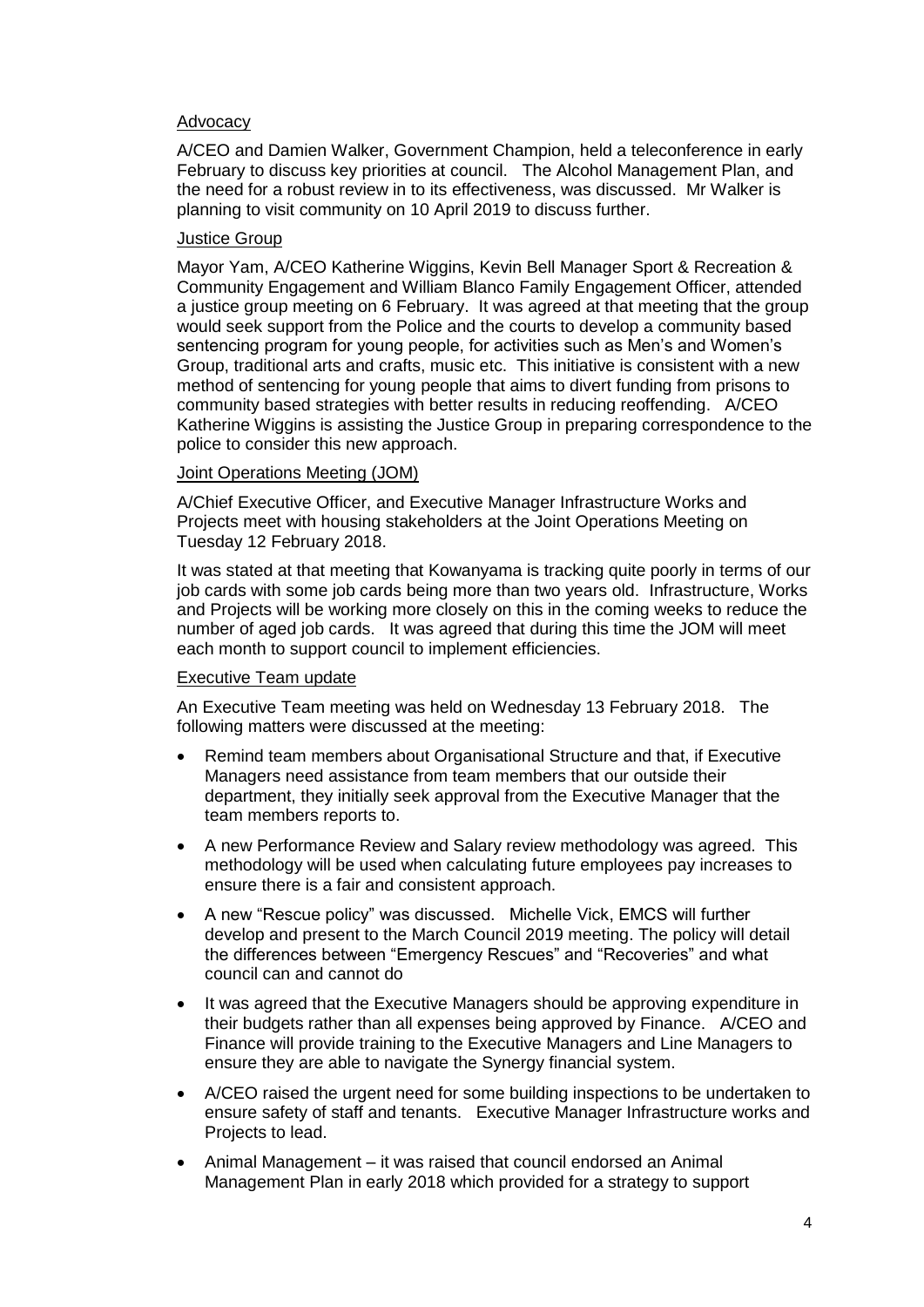community members to take care of animals for the community benefit, but there has not been as much movement in implementing the plan as was hoped for. There will be a renewed focus on this in the coming weeks. It was agreed that for the time being Animal Management will continue to report to Infrastructure, Works and Projects.

#### **Action Item**

Office of the CEO to provide contact details to Cr Wust regarding International Women's Day.

## **Action Item**

PA to contact Tim Hearne regarding  $5<sup>th</sup>$  March ask for agenda for the day, activities, and participants for the day, community participation.

#### **Action Item**

EMCS/EMIWP educate community on health risks associated with swimming in creeks and also emphasis on treating animals when vet is visiting community.

### **Action Item**

EMIWP to contact the vet and enquire about animal kits which can include tick/flea collars, food, dog wash etc.

### **b) Finance**

Ms Strutt, A/EMF presented her monthly report. Summarised the monthly report. Full report is attached at end of minutes:

Key points from the report are as follows:

- net result is a \$1,033k surplus, this is \$970k higher than budget
- actual net income is \$24,808k, this is \$1,177k higher than budget
- actual expenditure is \$23,775k, this is \$207k higher than budget
- Untied Cash Funds balance is \$3,925k

# **Action Item**

PA to cancel Adobe Cloud Subscription

### **c) Infrastructure Works & Projects**

Mr Corrie was not present, EMIWP provided a written report which is summarised below. Full report is attached at end of minutes:

### *Council Owned Infrastructure*

The Infrastructure teams are attending to a multitude of emergent works this wet season, we have been inundated with water ingress into Council infrastructure staff residential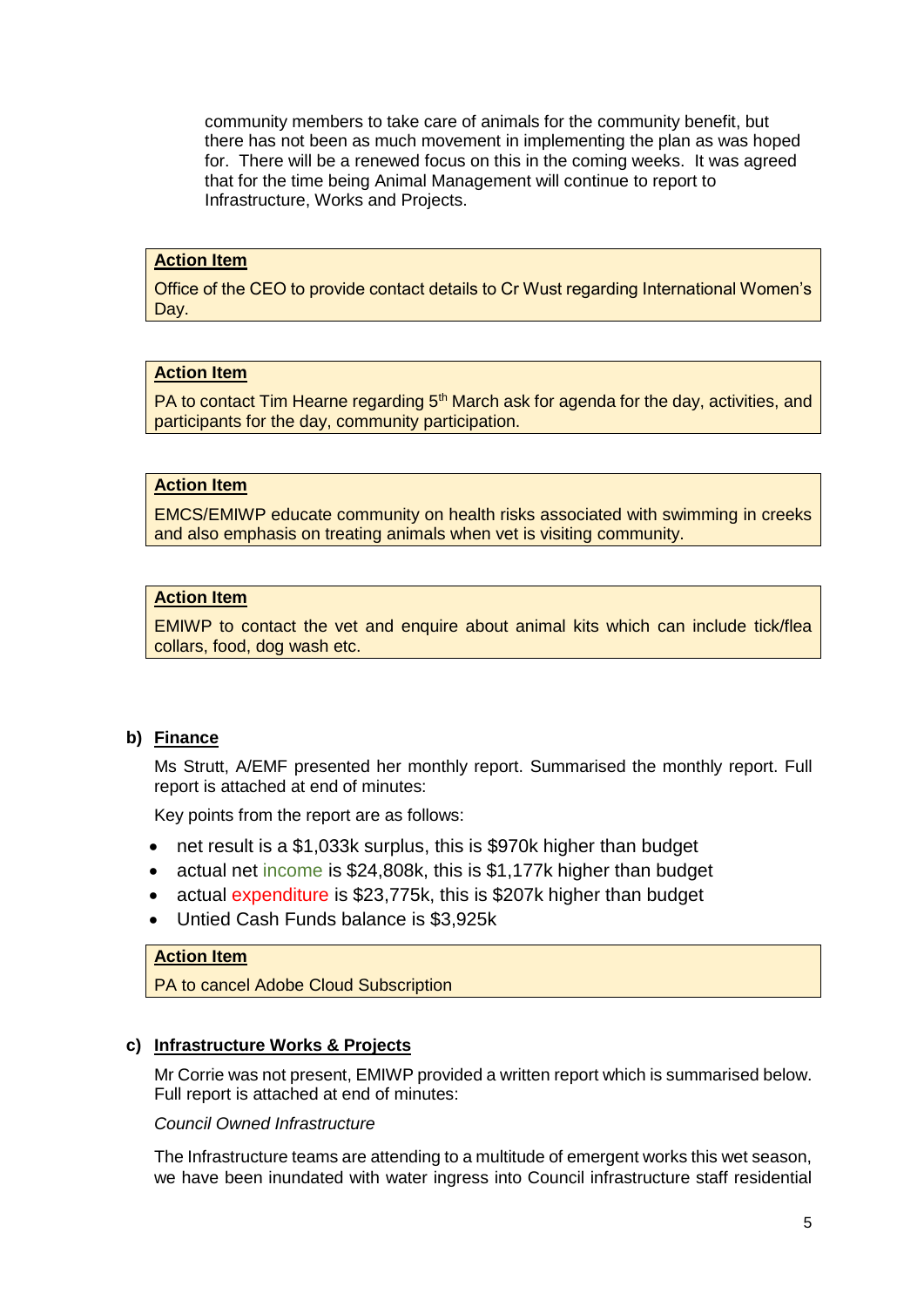buildings causing electrical and structural damage. Our building team will be undertaking an audit of all Council staff housing and infrastructure to ascertain damage and develop a scope of work and value of works to present to budget review for the 2019-2020 budget.

MPC Upgrades

Internal minor – Council PM (awaiting completion of major)

External major- BAS PM, Wren Construction undertaking works

Training Centre Accommodation – 80% complete, fencing and outside kitchen to complete

Airport Terminal Stage 2- concept drawings presented

Workshop - commencing booking calendar

ICCIP - Project Manager working with Department for clarification

## **Action Item**

EMGO to look into the 410 Armin Away street lease.

### **Action Item**

PA to progress vehicle trade in for Sahara.

## **Action Item**

PA to research vehicle policies from other Councils regarding CEO cars.

### **Action Item**

ACEO to follow up with EMIWP regarding ICCIP funding.

#### **d) Community Services**

Mrs Vick was not present, EMCS provided a written report which is summarised below. Full report is attached at end of minutes:

Aged Care – Aged Care has had is security reviewed and has had lighting installed to the darker area at the Pindi street gate. Further lighting installations are planned. This gate also remains secured with staff and management having access to keys. This area was previously used as a shortcut by members of community not requiring access to aged care. This minor inconvenience has increased security.

Centrelink – Normal services have resumed though sadly community has faced more Sorry Business and it is hoped that this will have little impact on services provided due to the number of back up staff now available.

Women's Shelter and Play Group – The upgrade of the MPC building has impacted of the Playgroup as it is not able to currently operate. We have not been able to identify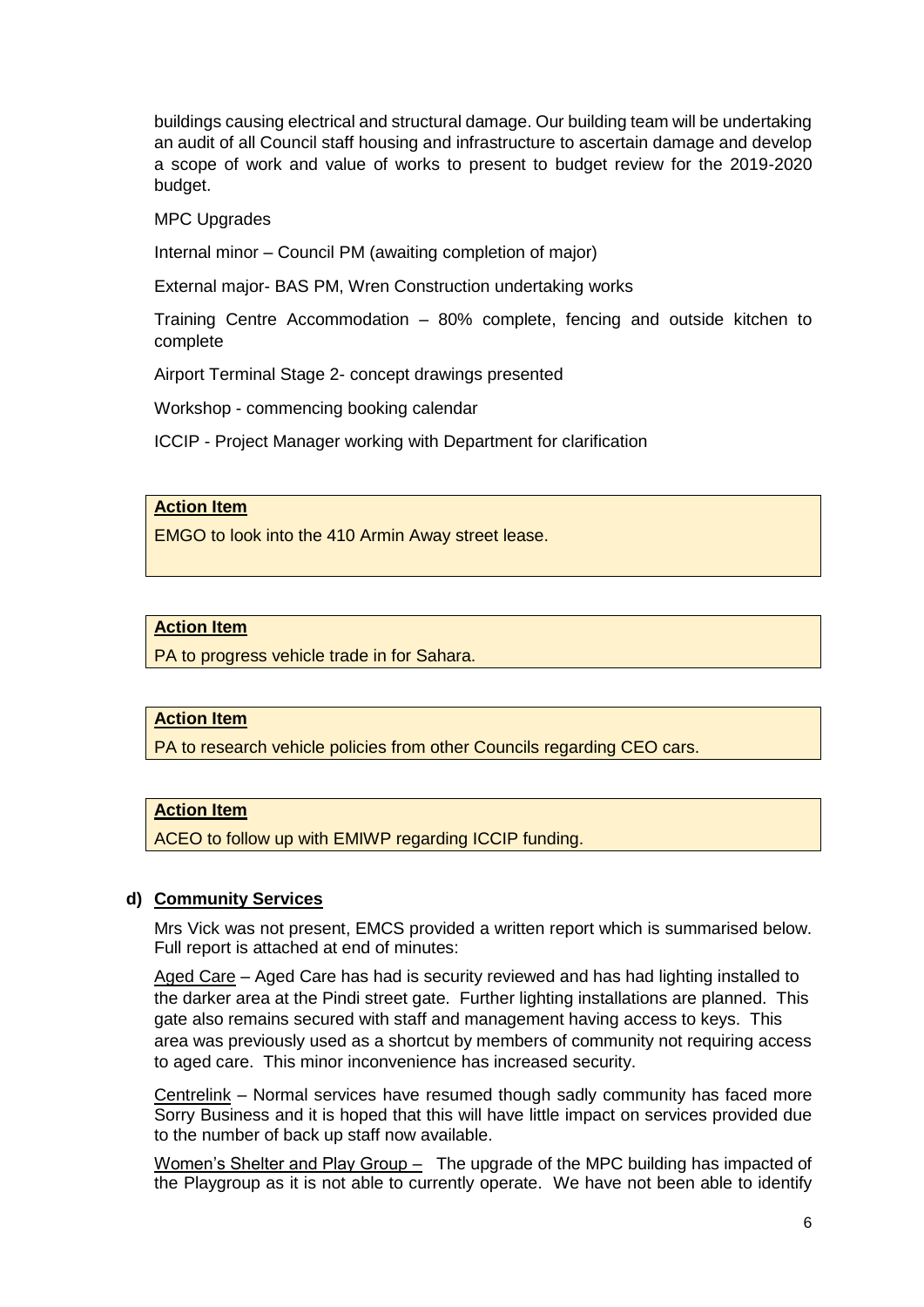an alternative building that meets the requirements of Playgroup. Staff are alternating at assisting at the school. Staff have attended the 3 day CPR and First Aid provided by JCU

Disaster Management Coordination – Council has been closely monitoring rising flood waters close to community and liaising with the Executive team and community to ensure that LDMG is activated should the need arise. Messages have been placed on Council Facebook Page to advise community of risk.

# **e) Human Resources**

Ms Smith, A/EMHR presented her monthly report, summarised report below. Full report is attached at end of minutes.

## **Key Details**

- Current vacancies:
	- o Chief Executive Officer
	- $\circ$  Groundsperson Swimming Pool and Recreation Precinct (2 x part time positions – advertised internally to existing casuals)
	- $\circ$  Community Police awaiting interviews
	- o Post Office Assistant Interviews will occur once Post Office Manager returns
	- o Bakery Assistant Interviews will occur once Baker returns
- New Appointments:
	- $\circ$  Executive Manager Finance Andrew Hay (commencing 04/03/2019)
	- $\circ$  Parks and Gardens Assistant 3 new starters
	- o Market Garden Assistants 10 new starters (commenced February)
	- o Staffing:
	- o Current staffing numbers by Department (vacant positions in brackets)

# **Action Item**

PA to schedule CEO Shortlisting appointment with all councilors and ACEO.

# **Action Item**

A/CEO to speak with EMIWP/EMCS regarding a staff member.

## **Action Item**

A/CEO to expedite replacement post office workers, investigate hourly rate.

It was stated to A/CEO from the full Council that all decisions made by ACEO have the full support of the Council.

# **Lunch 12.45pm**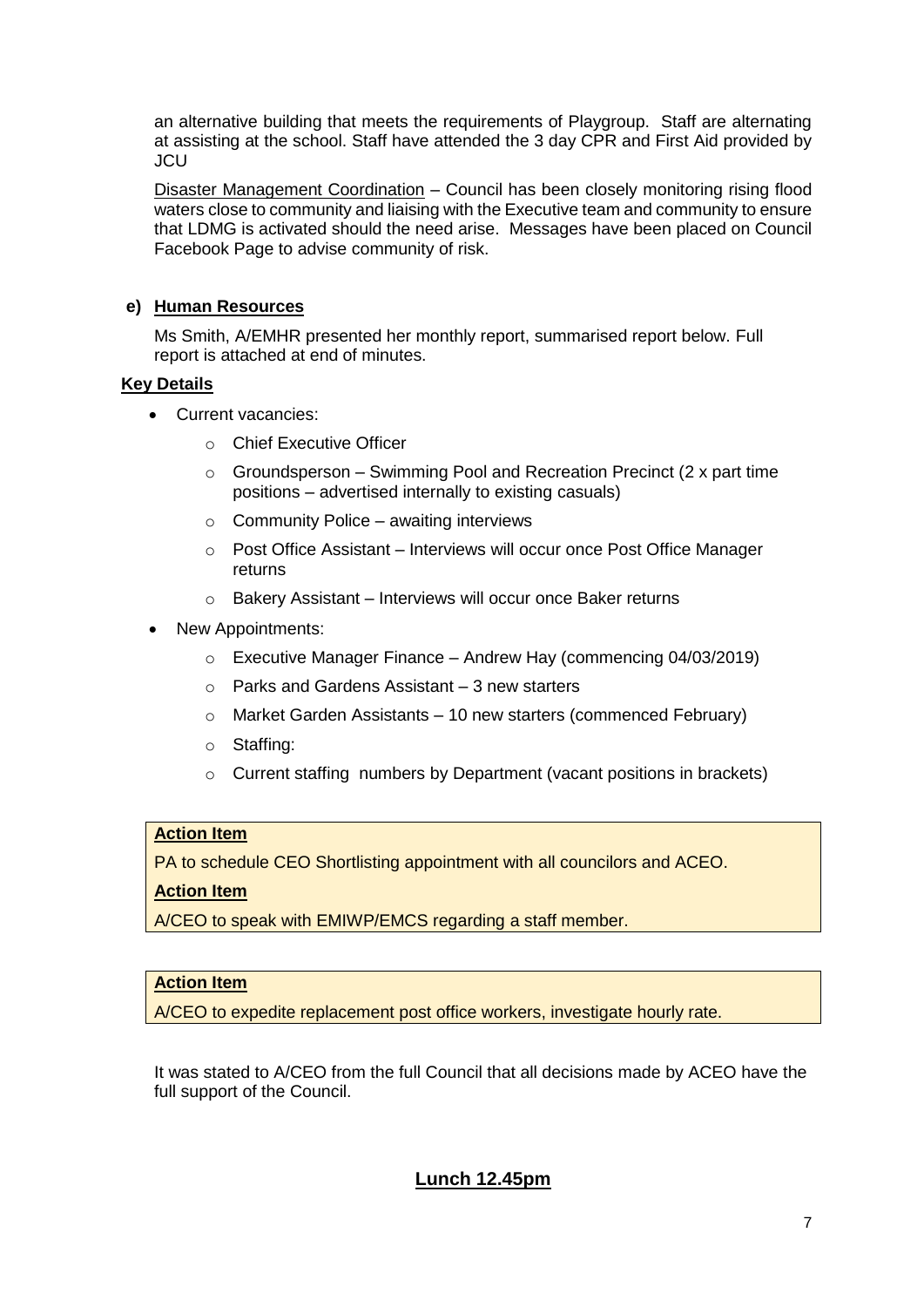# **Council meeting resumed at 1.20pm**

# **6) Agenda Reports**

# **a) Community Grants Application Rescue**

Ms Wiggins stated that on the week of the 21 January 2019, a community member was reported missing. This developed into a search and rescue coordinated by the Queensland Police Service. Some community members requested that council purchased fuel for private vehicles to assist in the rescue. Due to the lack of process in place to coordinate the request, and the associated risks, this was declined by the A/CEO. However, in the interest of community cohesion, it was agreed that council could fund up to \$1000 towards the food and refreshments of the volunteers.

To minimize the operational risk to council this was coordinated through the local shop (CEQ). The final amount accrued for the refreshments is \$134.94 as attached. The Executive have recognized that going forward it would be beneficial to develop a policy that details what council can and cannot fund for future rescues. The policy is currently being developed and will be presented to the March 2019 council meeting.

| <b>RESOLUTION</b><br><b>That Council</b><br>the<br>endorse<br><b>Community Grants</b><br>application<br>emergency<br>\$134.94. | <b>Moved Cr Fry</b><br><b>Seconded Cr Wust</b> |
|--------------------------------------------------------------------------------------------------------------------------------|------------------------------------------------|
|                                                                                                                                | <b>MOTION CARRIED,</b>                         |
|                                                                                                                                | <b>All in Favour</b>                           |

## **Action Item**

Office of the CEO to draft correspondence to CEQ regarding the price of groceries.

# **Action Item**

CEO to review freight companies to service the barge.

## **Action Item**

CEO to draft correspondence to Cynthia Luia regarding any issues within community.

## **b) Staff Leave Policy**

Ms Wiggins stated that The current version of the Staff Leave Policy requires employees to submit proof of illness e.g., a Medical Certificate where they take two days or more leave. This policy is currently not in line with the Industrial Relation Act 2016.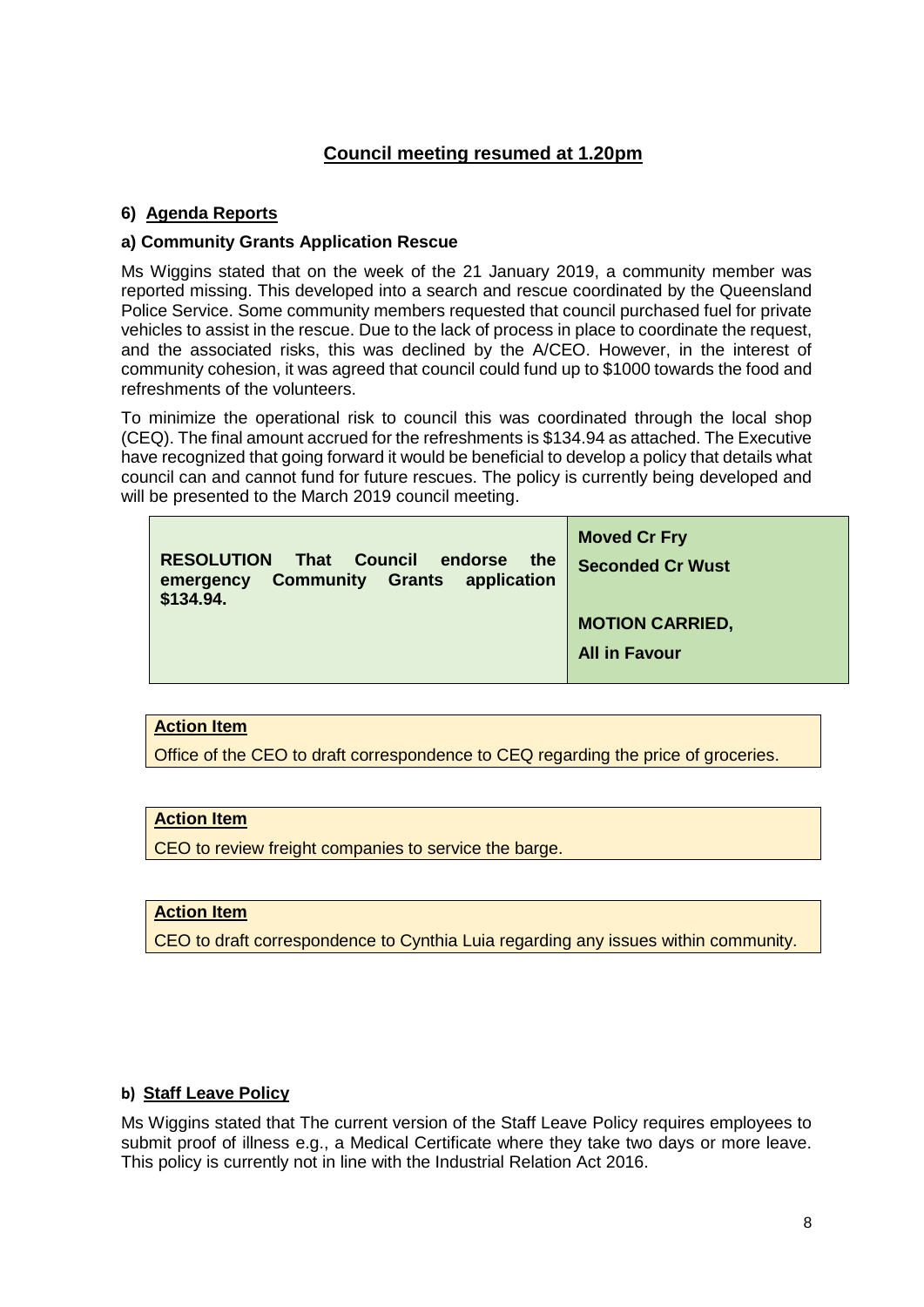Extract from the Industrial Relation Act 2016 Section 41-

41 Requirement for employee to give notice etc.

(1) An employee's entitlement under section 40 is conditional

on—

(a) the employee promptly notifying the employer of—

(i) any illness that will cause the employee to be absent from work; and

(ii) the approximate period for which the employee will be absent; and

(b) if the employee is absent for more than 2 days—

(i) the employee giving the employer a doctor's certificate about the nature of the illness and the

approximate period for which the employee will be absent; or

(ii) the employee giving the employer other evidence of the illness to the employer's satisfaction.

Therefore the policy is being updated to note that a medical certificate is required for periods of 3 days and more. It was also agreed to remove the provision that no annual leave can be taken during probation.

| RESOLUTION – The Council endorse the<br>amended Staff Leave Policy:                                                                                                                                                                                                                     | Moved Cr Teddy<br><b>Seconded Cr Wust</b> |
|-----------------------------------------------------------------------------------------------------------------------------------------------------------------------------------------------------------------------------------------------------------------------------------------|-------------------------------------------|
| Section 5.6                                                                                                                                                                                                                                                                             |                                           |
| d) If the absence is for more than 2 days,<br>provide a medical certificate or other<br>evidence that wold satisfy a reasonable<br>person that the leave is taken for sick/carer's<br>reasons as specified in this policy, such as a<br>statutory declaration.<br>Section 4.2<br>Remove | <b>MOTION CARRIED,</b><br>All in Favour   |
|                                                                                                                                                                                                                                                                                         |                                           |

# **Action Item**

EMHR to provide information to staff regarding leave and superannuation insurances.

## **c) Staff Remuneration Increase Process**

Ms Wiggins stated that Council is required to apply changes to the remuneration of employees paid under the Queensland Local Government Industry Award – State (Award) as they become applicable.

Employees paid above the award are paid at a higher rate depending on skills, experience and industry benchmarking for the particular roles. The above award payment is also used as a method of attracting suitably qualified and experienced candidates and for retaining quality staff.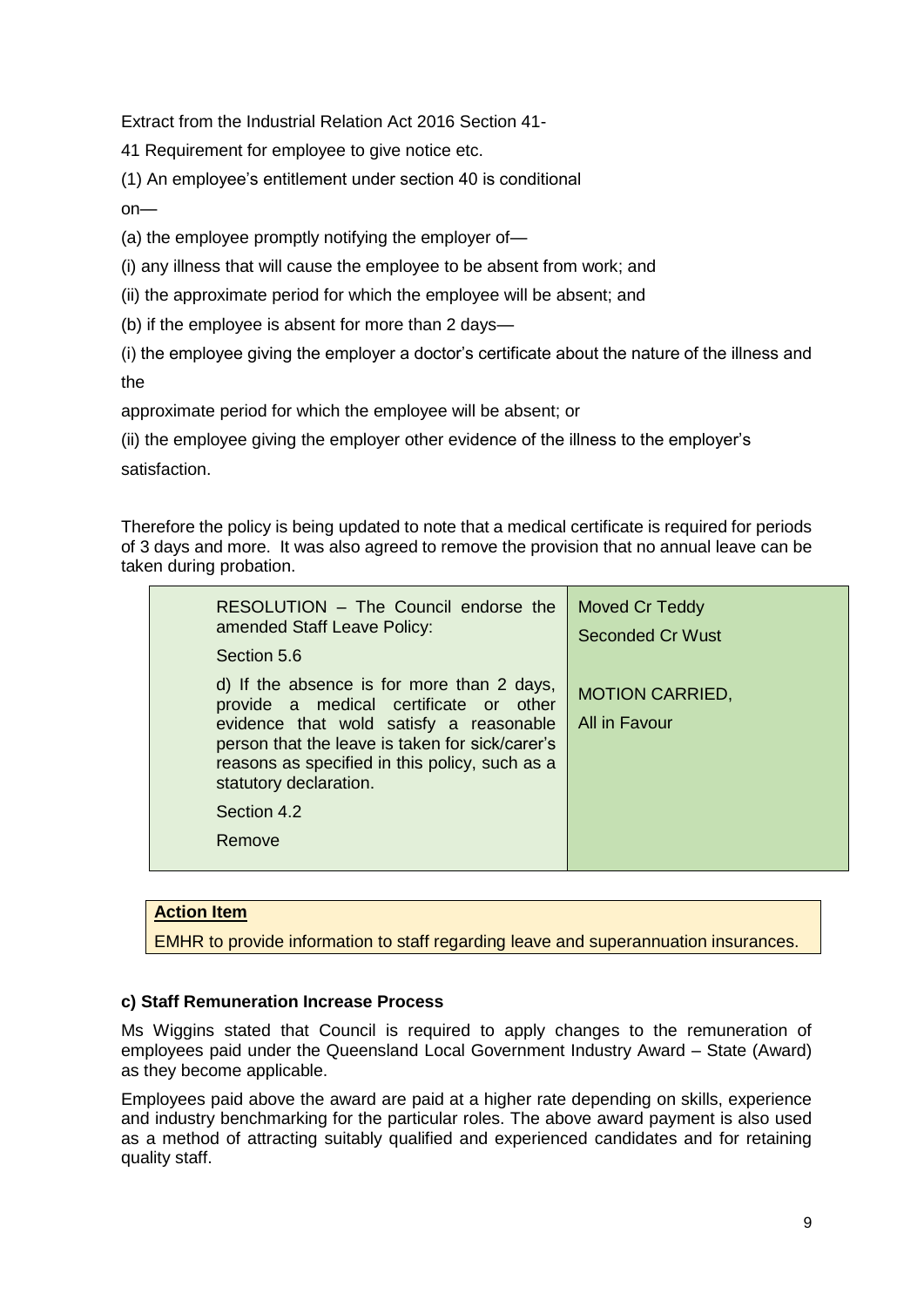This process has been developed to provide managers and Executive a clear, equitable and consistent approach to Employee Remuneration increases.

Council noted the new methodology to calculate employee pay increases.

# **d) Vehicle Usage Policy**

Ms Shaw stated that our current Vehicle Usage Policy does not include the use of 4WD and appropriate trained personnel. After consideration it has been determined that if a staff member is to utilise a 4WD vehicle and engage the 4WD system they are to ensure they are suitable experienced and trained.

It is therefore recommended the Vehicle Usage Policy is amended to include:

 Whilst utilising a vehicle for 4WD purposes that the workplace participant is adequately trained in operating the vehicle in 4WD and associated situation.

| RESOLUTION - The council endorse<br>the<br>Amended Vehicle Usage Policy to include the<br>requirement for 4WD training. | <b>Moved Cr Yam</b><br><b>Seconded Cr Fry</b> |
|-------------------------------------------------------------------------------------------------------------------------|-----------------------------------------------|
|                                                                                                                         | <b>MOTION CARRIED,</b>                        |
|                                                                                                                         | <b>All in Favour</b>                          |
|                                                                                                                         |                                               |

# **f) CCTV Policy**

Ms Wiggins stated that Council installed a CCTV system in 2017, to ensure we are following the correct legislation we have developed a CCTV policy and CCTV request form, these documents are attached.

Any person requiring footage from the CCTV system will be required to complete the form and obtain approval for the footage to be released, these forms will also be stored for future reference.

|                                                  | <b>Moved Cr Teddy</b>  |
|--------------------------------------------------|------------------------|
| <b>RESOLUTION - The council endorse the CCTV</b> | <b>Seconded Cr Yam</b> |
| Policy.                                          |                        |
|                                                  | <b>MOTION CARRIED,</b> |
|                                                  | <b>All in Favour</b>   |
|                                                  |                        |

## **e) Community Grants Application – Men's Group**

Ms Wiggins stated that The Men's group meets everyone fortnight to support young and adult men in social and emotional well-being. The goals of the group are in line with Council's Operational Plan Goals in regards to:

- Women's, Men's and Young people's support groups
- Men and Women's Shed and Hub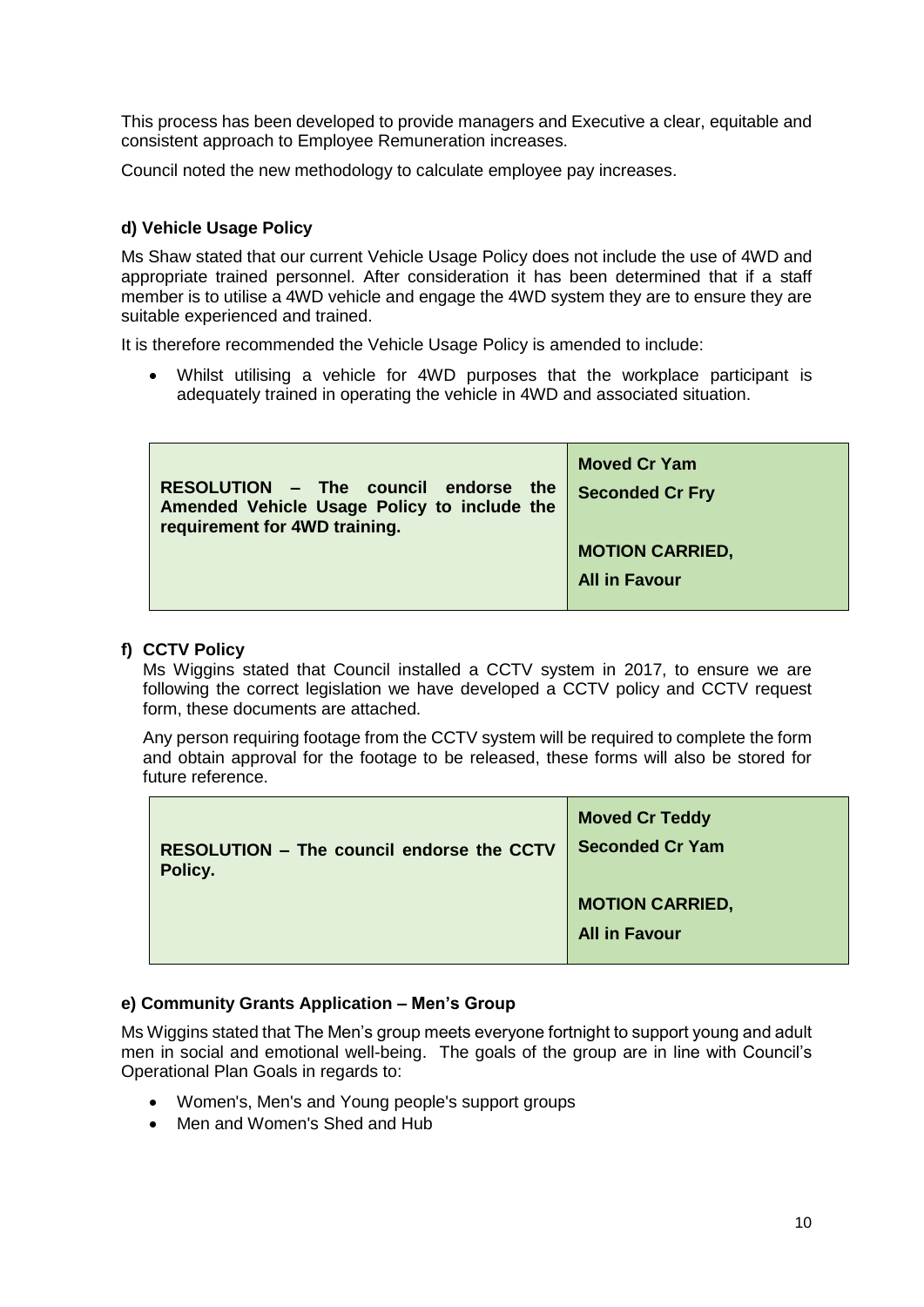• Promote evidence based strategies to improve community health promotion (preventive)

Promote evidence based strategies to reduce criminal offending

The group have requested that council supports the group by providing basic food and provisions for the group at \$200.

The food and provisions will be stored in the Council store room for safe keeping.

| RESOLUTION - That Council endorse the<br>Community Grants application for \$200 for the | <b>Moved Cr Fry</b><br><b>Seconded Cr Teddy</b> |
|-----------------------------------------------------------------------------------------|-------------------------------------------------|
| Men's Group.                                                                            |                                                 |
|                                                                                         | <b>MOTION CARRIED,</b>                          |
|                                                                                         | <b>All in Favour</b>                            |
|                                                                                         |                                                 |

# **g) Community Grants Application – Young Peoples Social and Emotional Well-Being Group**

Ms Wiggins presented the report form Queensland Health to support the Young Peoples Social and Emotional Well-being group.

| RESOLUTION - That Council endorse the         | <b>Moved Cr Wust</b>     |
|-----------------------------------------------|--------------------------|
| Community Grants application for \$1500 to    | <b>Seconded Cr Teddy</b> |
| support the Queensland Health Young Peoples   | <b>MOTION CARRIED,</b>   |
| <b>Social and Emotional Well-Being Group.</b> | <b>All in Favour</b>     |

# **Action Item**

ACEO to speak with the Young Peoples Social and Emotional Well-Being Group chair.

# **7) Closed Business**

|                                                                       | <b>Moved Cr</b>        |
|-----------------------------------------------------------------------|------------------------|
| <b>RESOLUTION - The Council moves into Closed</b><br><b>Business.</b> | <b>Seconded Cr</b>     |
|                                                                       | <b>MOTION CARRIED,</b> |
|                                                                       | <b>All in Favour</b>   |
|                                                                       |                        |

| <b>RESOLUTION - The Council moves out of Closed   Moved Cr Fry</b> |                         |
|--------------------------------------------------------------------|-------------------------|
| <b>Business.</b>                                                   | <b>Seconded Cr Wust</b> |
|                                                                    |                         |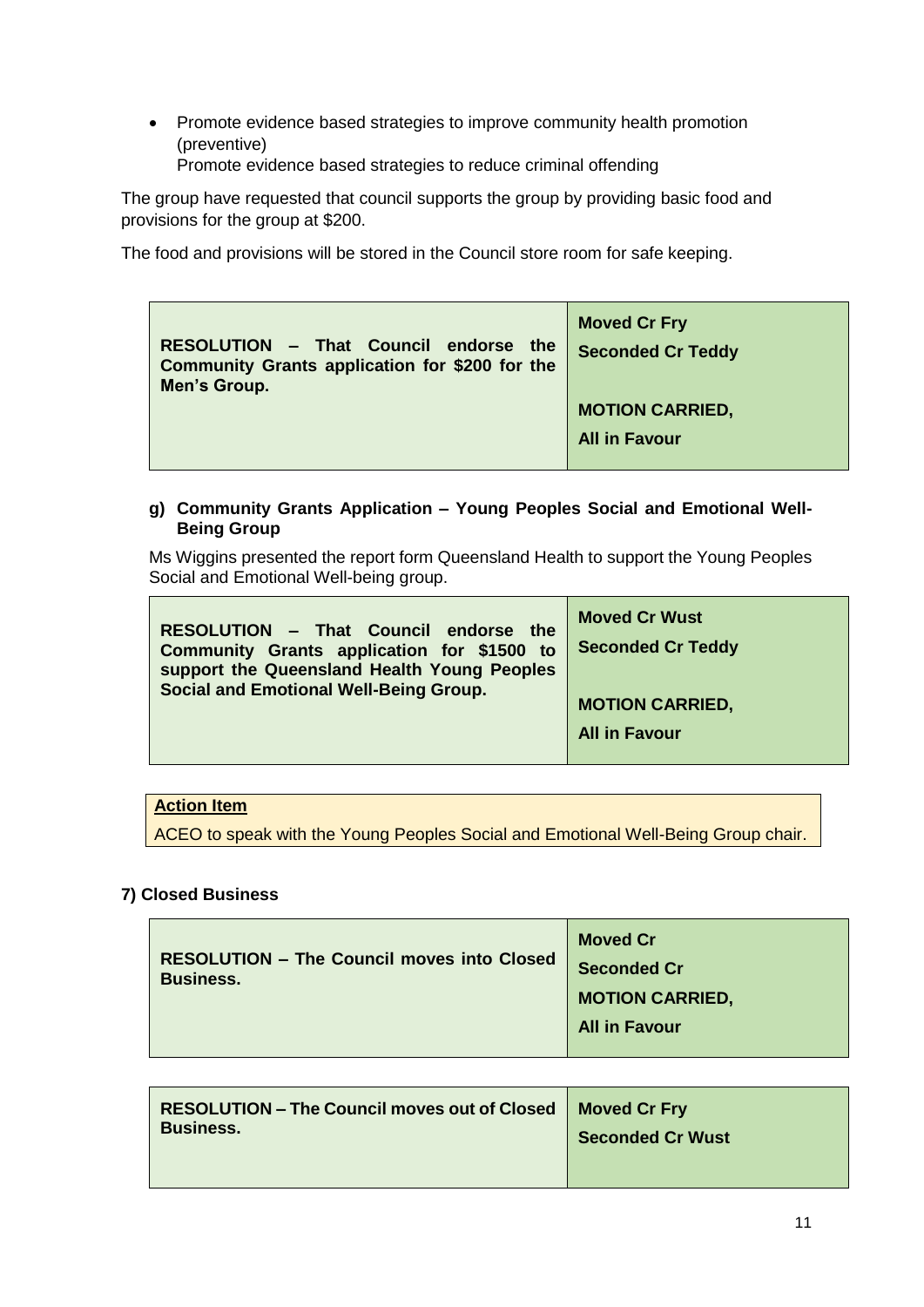| <b>MOTION CARRIED,</b> |
|------------------------|
| <b>All in Favour</b>   |

**7a) Additional Bank Signatory**

|                                                                                                                                      | <b>Moved Cr Yam</b>    |
|--------------------------------------------------------------------------------------------------------------------------------------|------------------------|
| <b>RESOLUTION - That Council endorse Andrew</b><br>Hay, Executive Manager Finance to be an<br>authorised bank signatory, for NAB and | <b>Seconded Cr Fry</b> |
| Commonwealth, from 4 March 2019.                                                                                                     | <b>MOTION CARRIED,</b> |
|                                                                                                                                      | <b>All in Favour</b>   |
|                                                                                                                                      |                        |
|                                                                                                                                      |                        |

**7b) Revoke Dry Hire Rated endorsed January 2019**

| RESOLUTION - That Council revoke the<br>additional Fees and Charges for Dry Hire of plant<br>endorsed at is January 2019 council meeting. | <b>Moved Cr Teddy</b><br><b>Seconded Cr Yam</b> |
|-------------------------------------------------------------------------------------------------------------------------------------------|-------------------------------------------------|
|                                                                                                                                           | <b>MOTION CARRIED,</b>                          |
|                                                                                                                                           | <b>All in Favour</b>                            |
|                                                                                                                                           |                                                 |
|                                                                                                                                           |                                                 |

**7c) Approval of additional Wet and Dry Hire Rates**

| RESOLUTION - That Council endorse the<br>additional Fees and Charges for the Wet and Dry<br><b>Hire of Plant.</b> | <b>Moved Cr Yam</b><br><b>Seconded Cr Fry</b> |
|-------------------------------------------------------------------------------------------------------------------|-----------------------------------------------|
|                                                                                                                   | <b>MOTION CARRIED,</b>                        |
|                                                                                                                   | <b>All in Favour</b>                          |
|                                                                                                                   |                                               |
|                                                                                                                   |                                               |

**7d) Blue Café Lease Waive of Rent**

| <b>RESOLUTION - That Council endorse to waiver</b><br>the rent for the Blue Café from November 2018   Seconded Cr Wust<br>until the repairs of the Blue Café are complete. | <b>Moved Cr Teddy</b> |
|----------------------------------------------------------------------------------------------------------------------------------------------------------------------------|-----------------------|
|                                                                                                                                                                            |                       |

÷